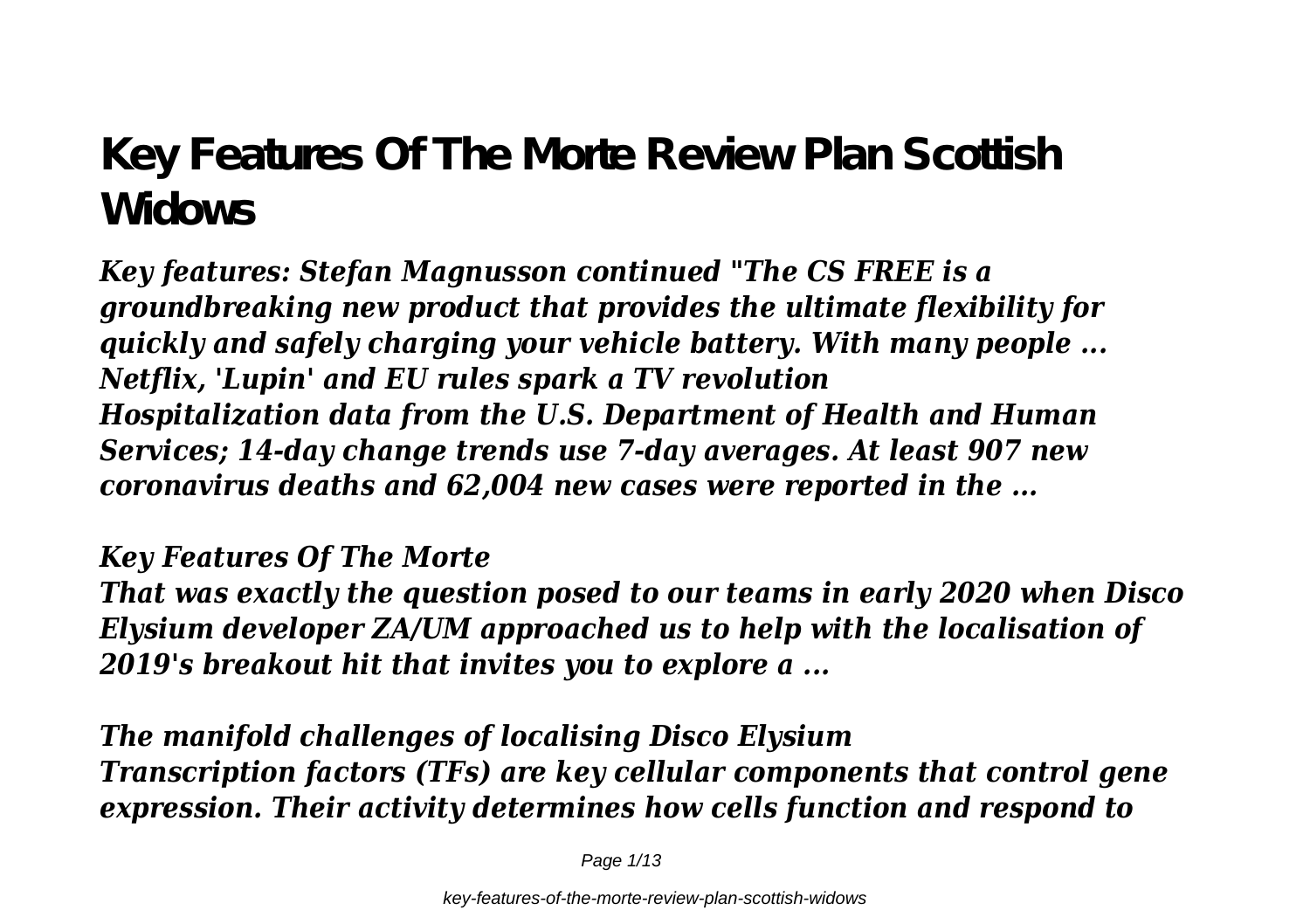*cellular environments. Despite intense scientific ...*

*A census of human transcription factors: function, expression and evolution Fortunately, he lived on in a series of flashbacks throughout seasons three and four thanks to his intimate connections with the Professor (Álvaro Morte ... He features in many of the preview ...*

*Money Heist season 5: Showrunner outlines real reason Berlin was first killed off*

*The straight course crosses a bridge over the river Morte – a tributary of La Touques, from which the course takes its official name – before joining the main track. Like the whole track, the straight ...*

*Racecourse guides: essential insight into the French tracks back in business Hospitalization data from the U.S. Department of Health and Human Services; 14-day change trends use 7-day averages. At least 907 new coronavirus deaths and 62,004 new cases were reported in the ...*

*Coronavirus in the U.S.: Latest Map and Case Count In addition to traditional mining corporations and small mining groups, one*

Page 2/13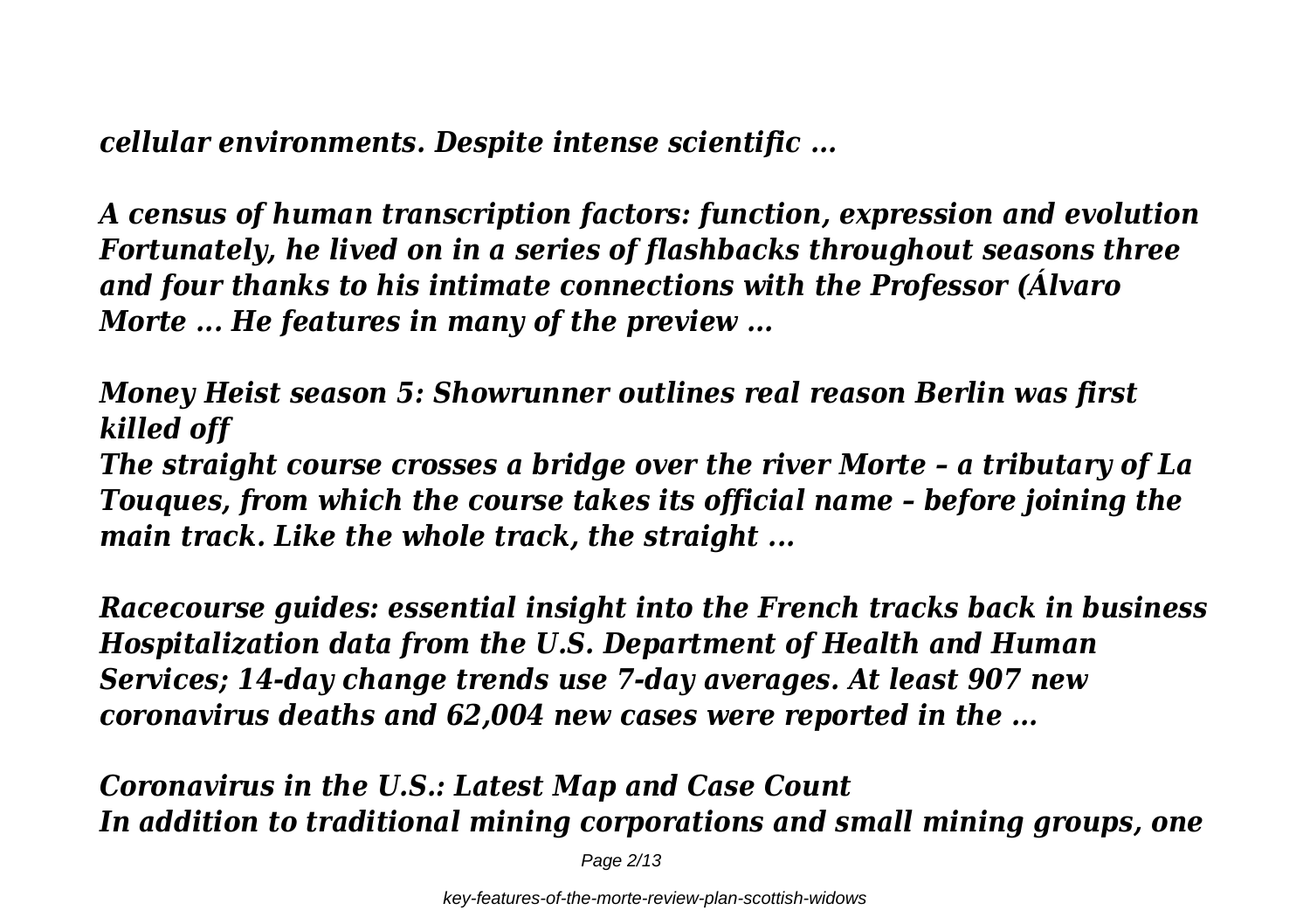*of the key actors in the extractivist ... and human trafficking are becoming recurrent features of the social landscape.*

*Crisis, Sanctions & Environment: A Conversation with Liliana Buitrago & Emiliano Terán (Part I)*

*A decline in the number of child abuse and neglect reports is usually seen as a reason to celebrate. But in the upside down world of COVID-19, state and local social service agencies worry that ...*

*Child abuse, neglect reports decline statewide during pandemic "Lupin", a French reboot set in postcard Paris, has made Omar Sy a global star and fulfilled a long-lost dream for Europeans: the confidence to take on Hollywood. But, in a devilish twist worthy of ...*

*Netflix, 'Lupin' and EU rules spark a TV revolution Rooted in personal history, the above lot Roses blanches et nature morte ou Fleurs blanches et coupe de fruits features a traditional still-life produced much later in the artist's career and after ...*

*Marc Chagall*

Page 3/13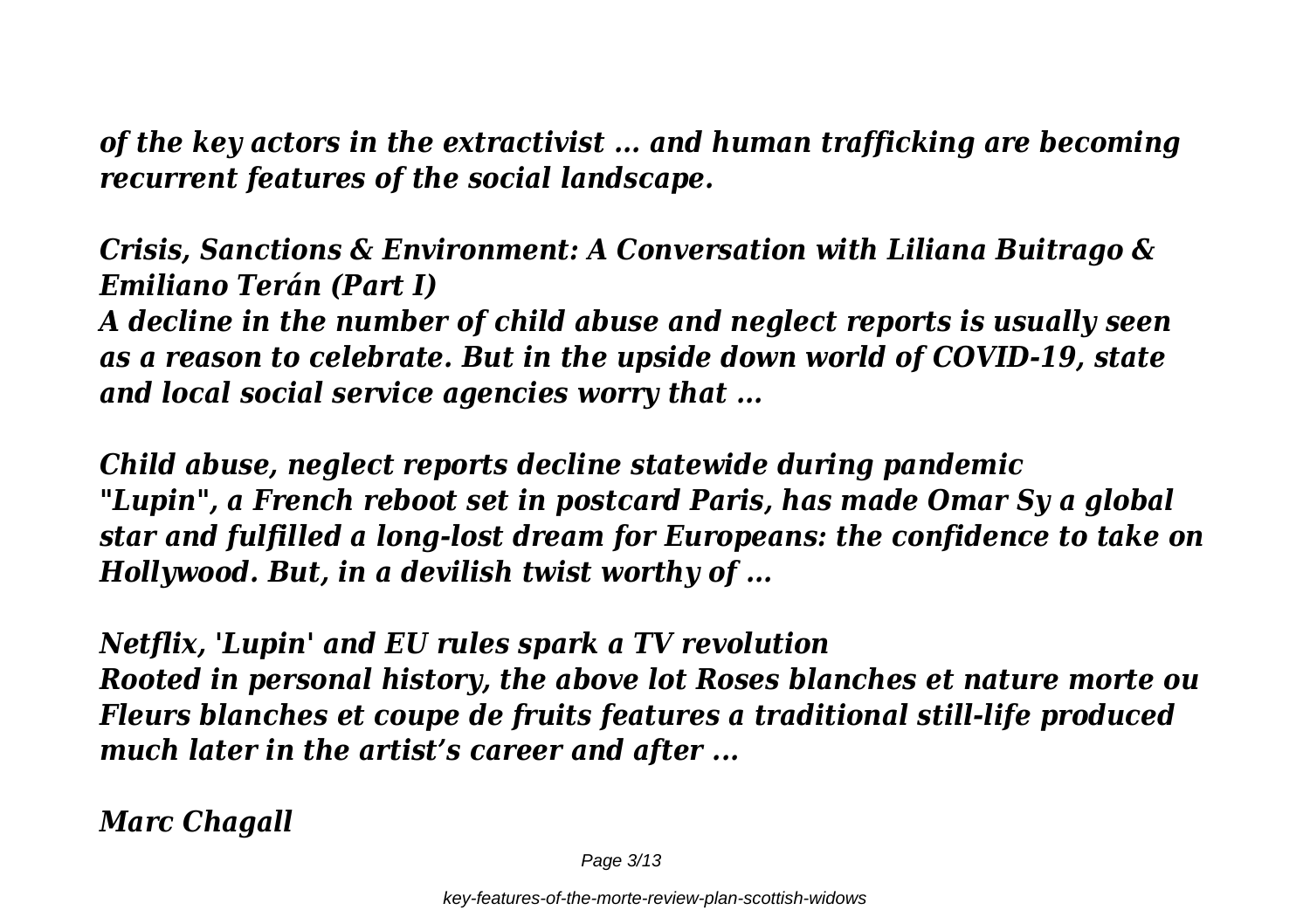*Key features: Stefan Magnusson continued "The CS FREE is a groundbreaking new product that provides the ultimate flexibility for quickly and safely charging your vehicle battery. With many people ...*

*CTEK launches new portable battery charger and maintainer, with Adaptive Boost technology Understand customers based on the latest market research findings. Benchmark performance against key competitors. Utilize the relationships between key data sets for superior strategizing. Suitable ...*

*Worldwide Ship Building and Repairing Industry to 2030 - Key Drivers and Restraints Both Wheeler and Miller also play key creative roles in the series, which focuses more on Nimue than Arthur. Nimue is a member of the Fey, or fairyfolk. There is a wide and diverse range of Fey ...*

*TV review: 'Cursed' may vex you with its uneven calibre Giri/Haji features eight episodes located across London ... Úrsula Corberó, Álvaro Morte, Jaime Lorente, Miguel Herrán. We won't lie, with 15 episodes in season 1 alone it's a big ...*

Page 4/13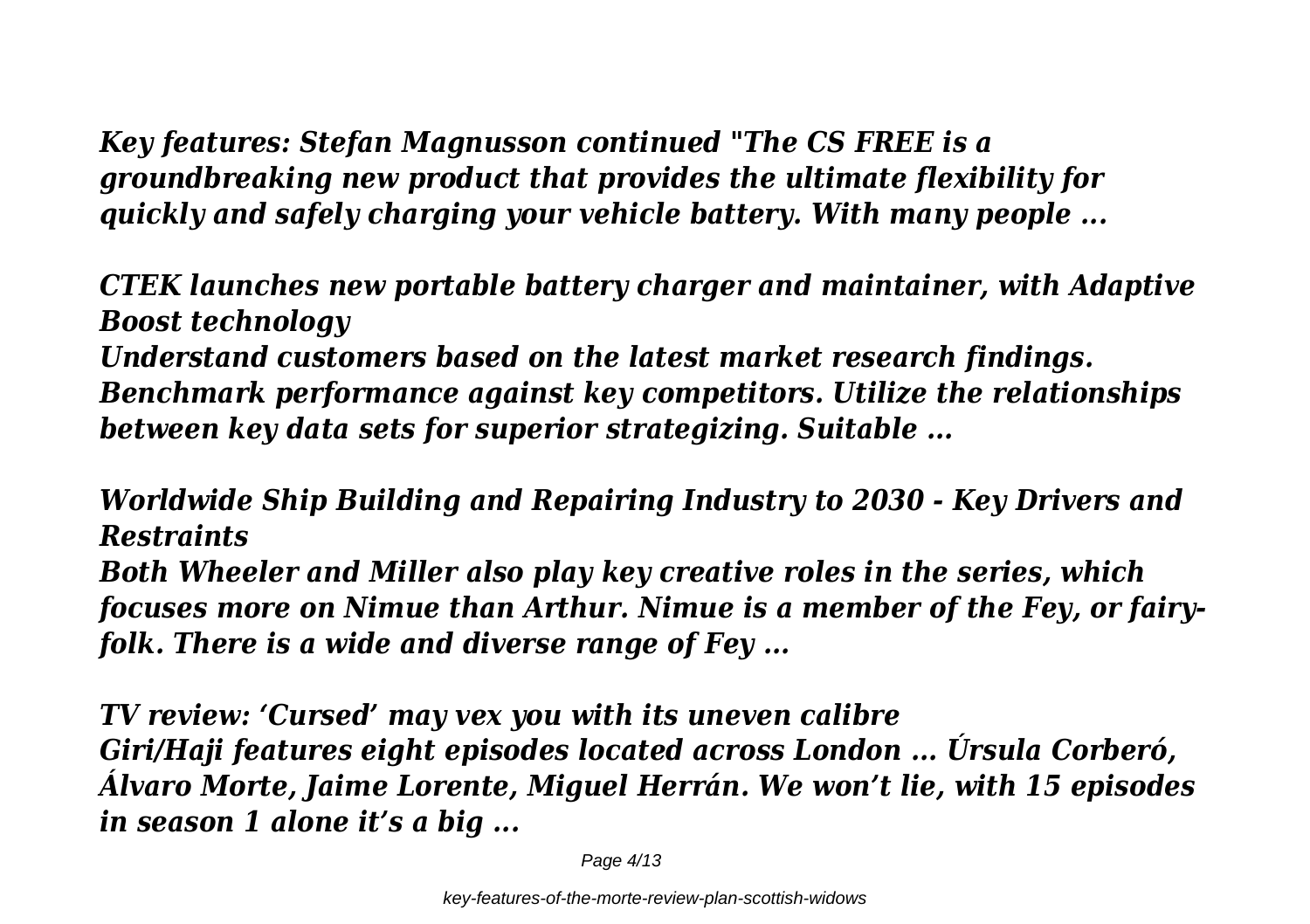*A guide to the best crime dramas on Netflix "It's pure rock'n'roll," said Álvaro Morte, aka the Professor (via the Guardian ... Pina was prepared to give away some of the key plot elements (via EW) – though do bear in mind English ...*

*Netflix's Money Heist season 5: Release date, cast, plot and everything you need to know*

*"Lupin", a French reboot set in postcard Paris, has made Omar Sy a global star and fulfilled a long-lost dream for Europeans: the confidence to take on Hollywood. But, in a devilish twist worthy of ...*

Racecourse guides: essential insight into the French tracks back in business

A census of human transcription factors: function, expression and evolution

CTEK launches new portable battery charger and maintainer, with Adaptive Boost technology

Coronavirus in the U.S.: Latest Map and Canadistic Scription of the U.S. in the Co

key-features-of-the-morte-review-plan-scottish-widows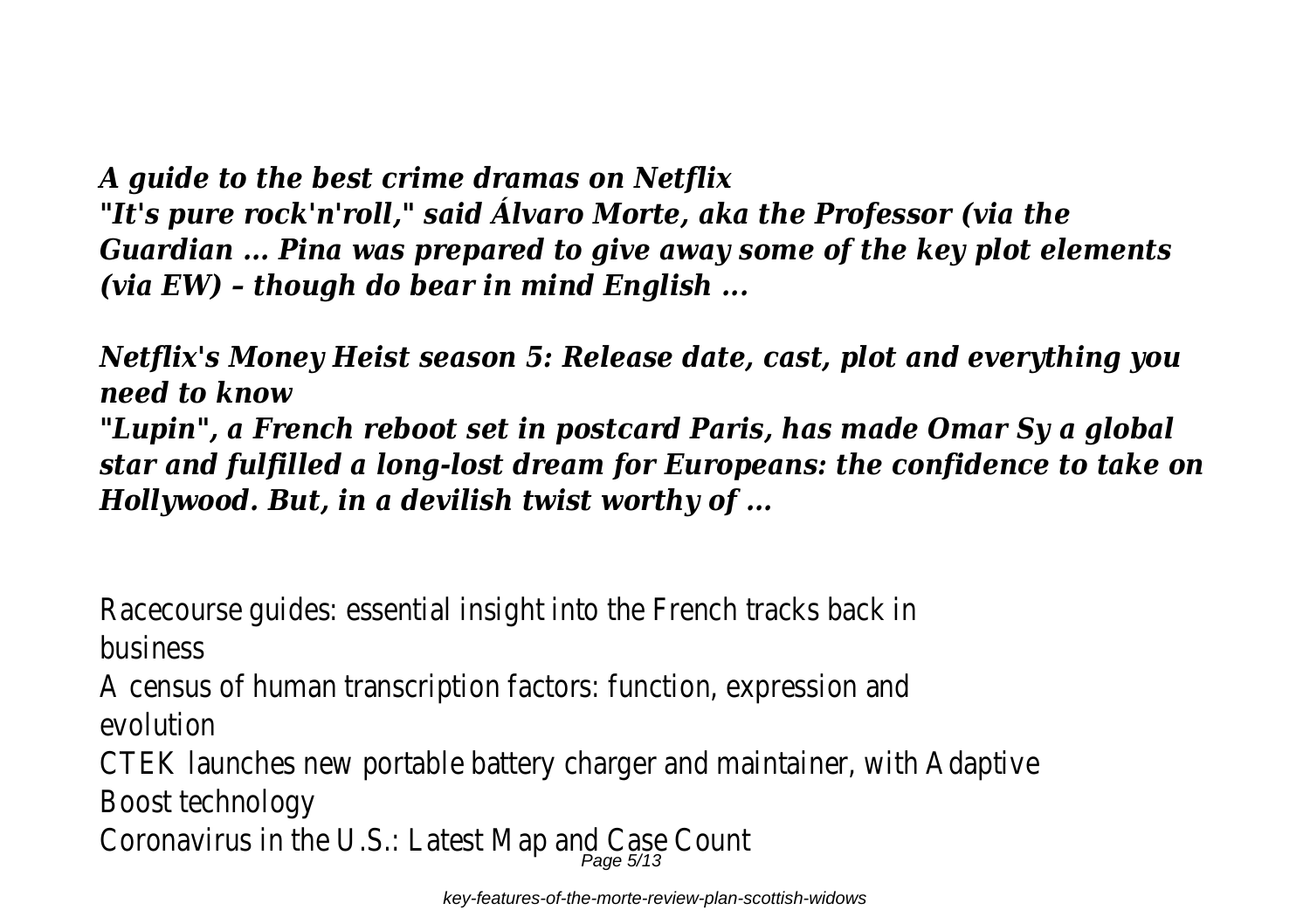"It's pure rock'n'roll," said Álvaro Morte, aka the Professor (via the Guardian ... Pina was prepared to give away some of the key plot elements (via EW) – though do bear in mind English ...

Fortunately, he lived on in a series of flashbacks throughout seasons three and four thanks to his intimate connections with the Professor (Álvaro Morte ... He features in many of the preview ...

Giri/Haji features eight episodes located across London ... Úrsula Corberó, Álvaro Morte, Jaime Lorente, Miguel Herrán. We won't lie, with 15 episodes in season 1 alone it's a big

A decline in the number of child abuse and neglect reports is usually seen as a reason to celebrate. But in the upside down world of COVID-19, state and local social service agencies worry that ...

## **Marc Chagall**

...

**Transcription factors (TFs) are key cellular components that control gene expression. Their activity determines how cells function and respond to cellular environments. Despite intense scientific ...**

**The straight course crosses a bridge over the river Morte – a tributary of La Touques, from which the course takes its official name – before joining the main track. Like the whole track, the straight ...**

**Understand customers based on the latest market research findings. Benchmark** Page 6/13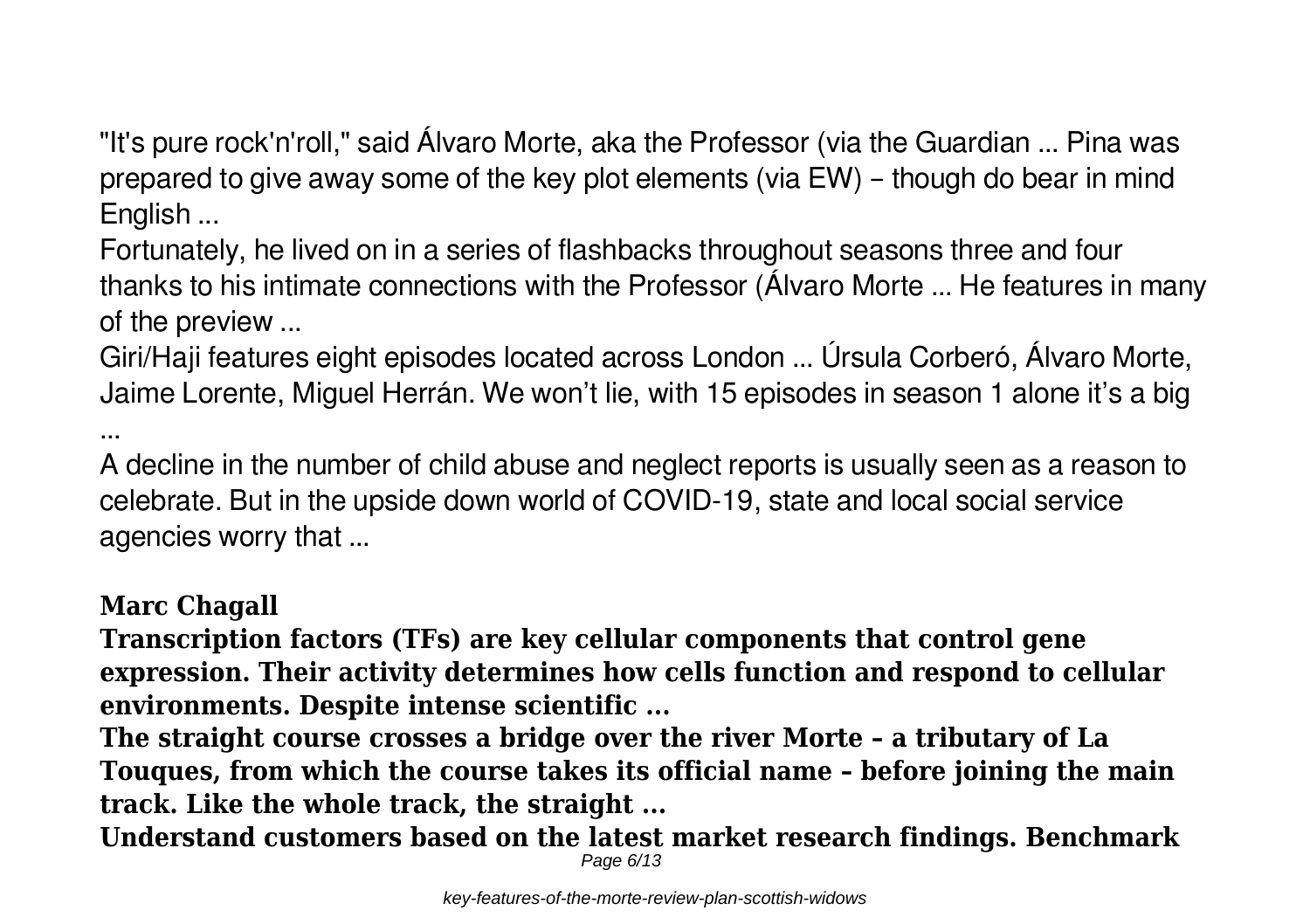**performance against key competitors. Utilize the relationships between key data sets for superior strategizing. Suitable ...**

Both Wheeler and Miller also play key creative roles in the series, which focuses more on Nimue than Arthur. Nimue is a member of the Fey, or fairy-folk. There is a wide and diverse range of Fey ... **TV review: 'Cursed' may vex you with its uneven calibre** Rooted in personal history, the above lot Roses blanches et nature morte ou Fleurs blanches et coupe de fruits features a traditional stilllife produced much later in the artist's career and after ...

Key Features Of The Morte

That was exactly the question posed to our teams in early 2020 when Disco Elysium developer ZA/UM approached us to help with the localisation of 2019's breakout hit that invites you to explore a ...

The manifold challenges of localising Disco Elysium Transcription factors (TFs) are key cellular components that Page 7/13

key-features-of-the-morte-review-plan-scottish-widows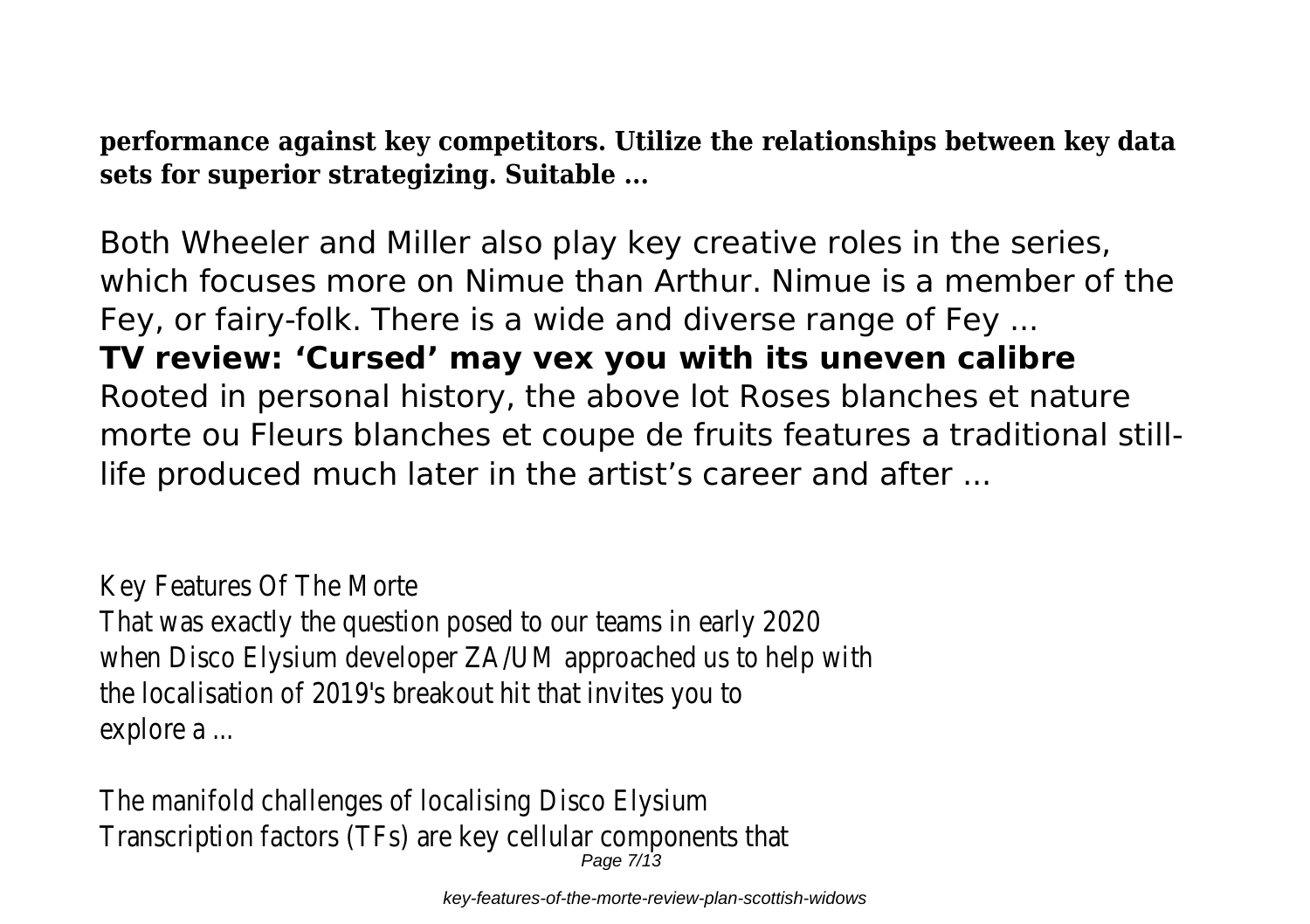control gene expression. Their activity determines how cells function and respond to cellular environments. Despite intense scientific ...

A census of human transcription factors: function, expression and evolution Fortunately, he lived on in a series of flashbacks throughout seasons three and four thanks to his intimate connections with the Professor (Álvaro Morte ... He features in many of the preview ...

Money Heist season 5: Showrunner outlines real reason Berlin was first killed off The straight course crosses a bridge over the river Morte – a tributary of La Touques, from which the course takes its official name – before joining the main track. Like the whole track, the straight ...

Racecourse guides: essential insight into the French tracks back in business

Page 8/13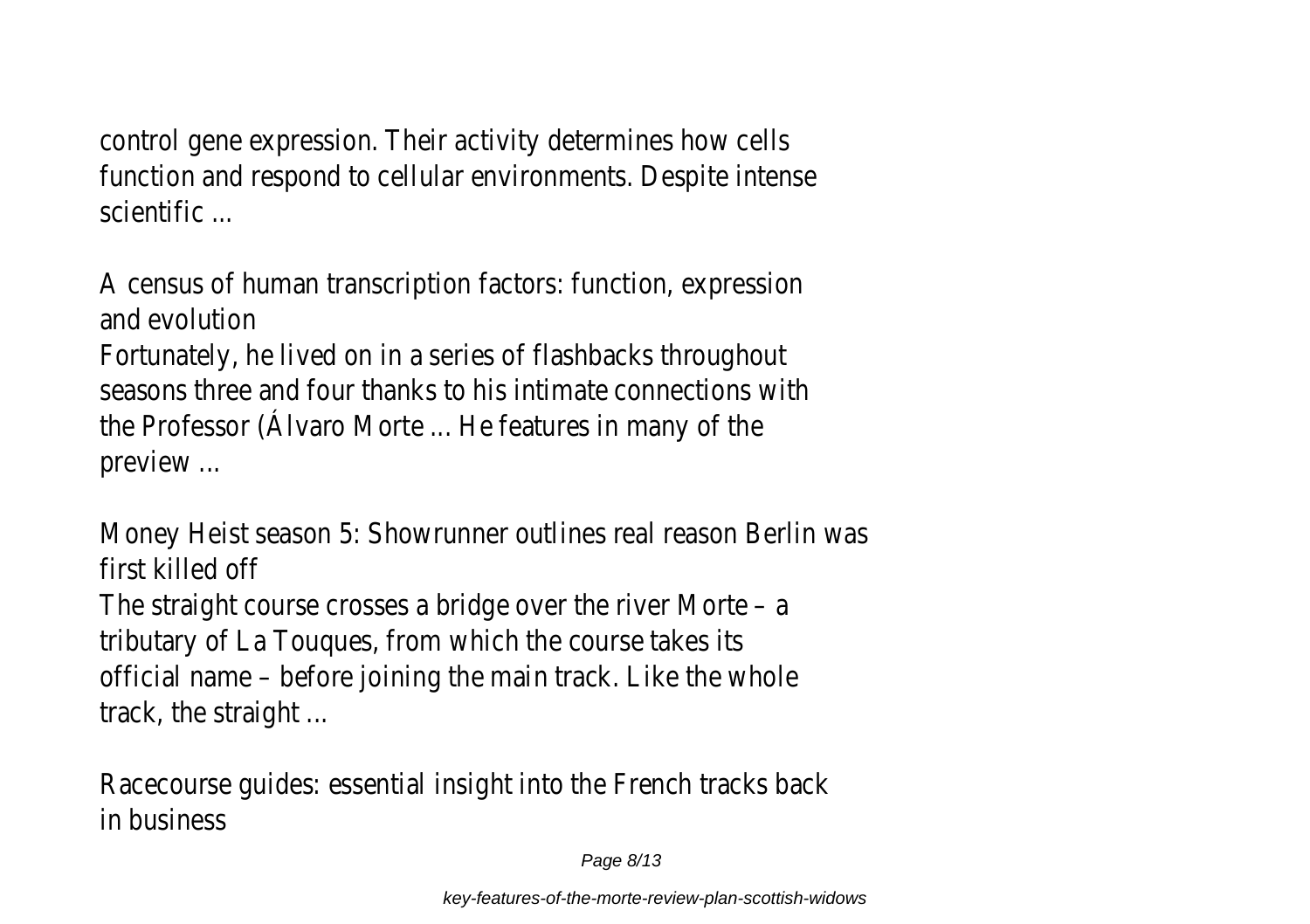Hospitalization data from the U.S. Department of Health and Human Services; 14-day change trends use 7-day averages. At least 907 new coronavirus deaths and 62,004 new cases were reported in the ...

Coronavirus in the U.S.: Latest Map and Case Count In addition to traditional mining corporations and small mining groups, one of the key actors in the extractivist ... and human trafficking are becoming recurrent features of the social landscape.

Crisis, Sanctions & Environment: A Conversation with Liliana Buitrago & Emiliano Terán (Part I) A decline in the number of child abuse and neglect reports is usually seen as a reason to celebrate. But in the upside down world of COVID-19, state and local social service agencies worry that ...

Child abuse, neglect reports decline statewide during pandemic "Lupin", a French reboot set in postcard Paris, has made Omar Sy

Page 9/13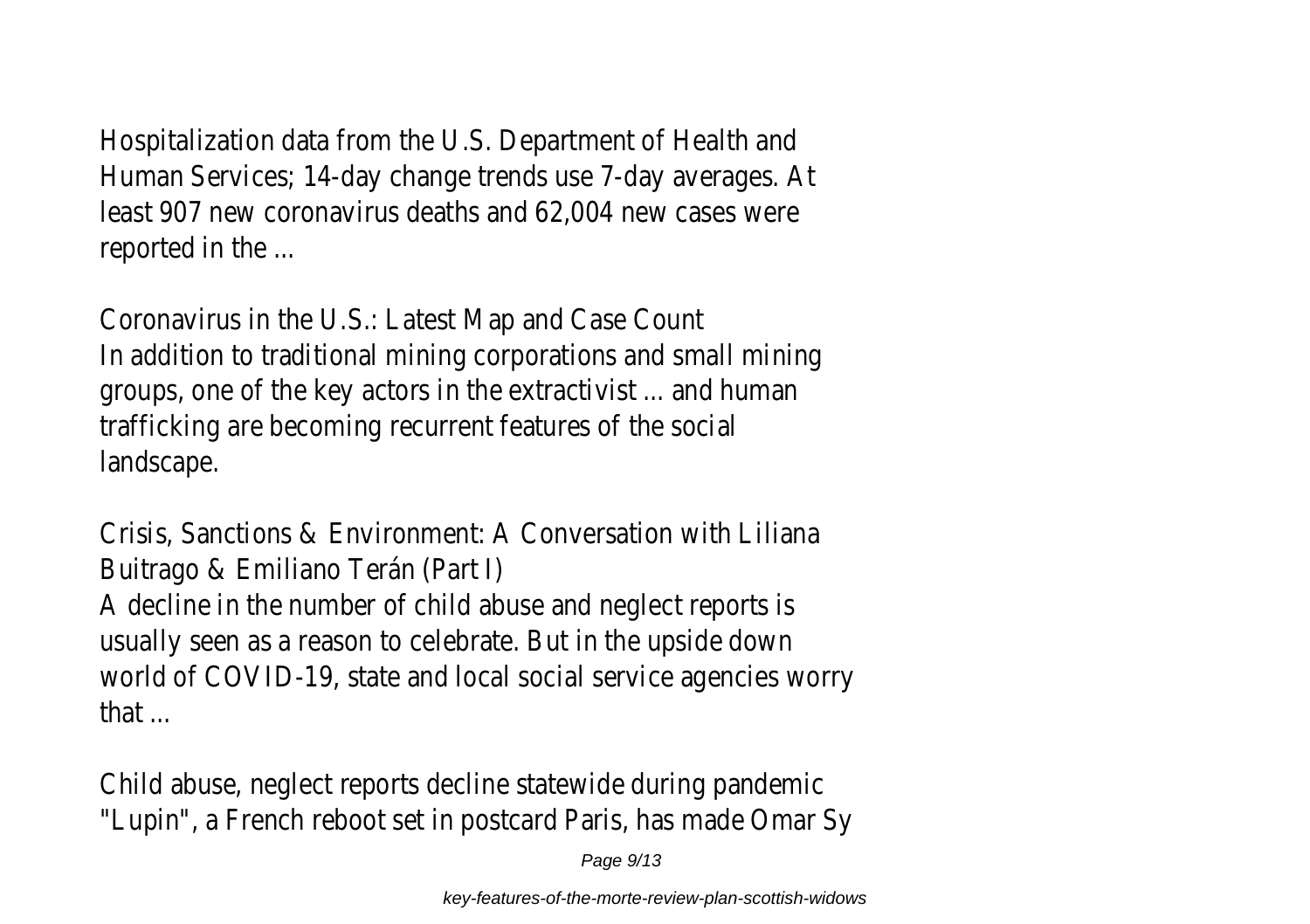a global star and fulfilled a long-lost dream for Europeans: the confidence to take on Hollywood. But, in a devilish twist worthy  $of$   $\ldots$ 

Netflix, 'Lupin' and EU rules spark a TV revolution Rooted in personal history, the above lot Roses blanches et nature morte ou Fleurs blanches et coupe de fruits features a traditional still-life produced much later in the artist's career and after ...

Marc Chagall

Key features: Stefan Magnusson continued "The CS FREE is a groundbreaking new product that provides the ultimate flexibility for quickly and safely charging your vehicle battery. With many people ...

CTEK launches new portable battery charger and maintainer, with Adaptive Boost technology Understand customers based on the latest market research findings. Benchmark performance against key competitors. Utilize

Page 10/13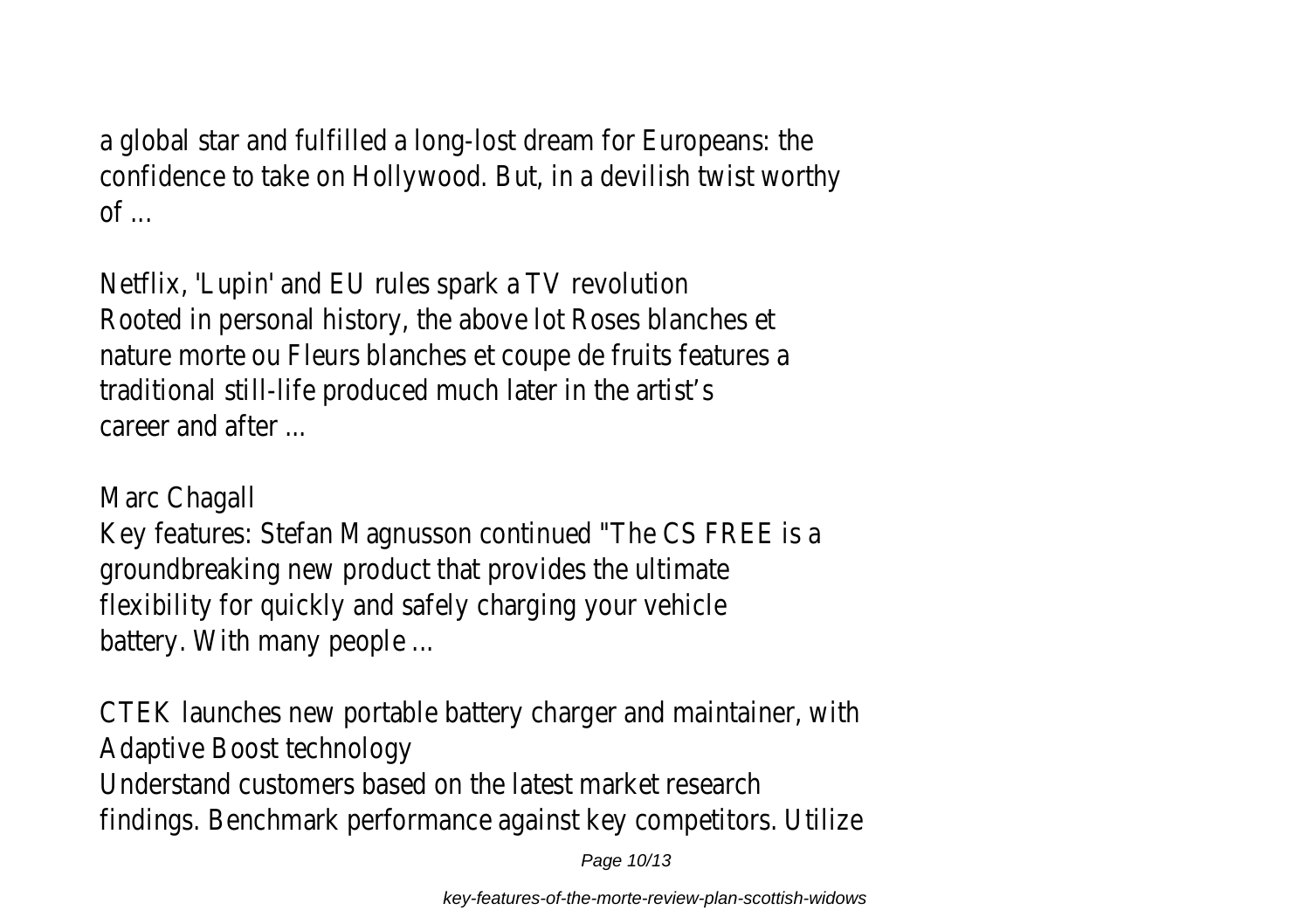the relationships between key data sets for superior strategizing. Suitable ...

Worldwide Ship Building and Repairing Industry to 2030 - Key Drivers and Restraints

Both Wheeler and Miller also play key creative roles in the series, which focuses more on Nimue than Arthur. Nimue is a member of the Fey, or fairy-folk. There is a wide and diverse range of Fey ...

TV review: 'Cursed' may vex you with its uneven calibre Giri/Haji features eight episodes located across London ... Úrsula Corberó, Álvaro Morte, Jaime Lorente, Miguel Herrán. We won't lie, with 15 episodes in season 1 alone it's a big ...

A guide to the best crime dramas on Netflix "It's pure rock'n'roll," said Álvaro Morte, aka the Professor (via the Guardian ... Pina was prepared to give away some of the key plot elements (via EW) – though do bear in mind English ...

Page 11/13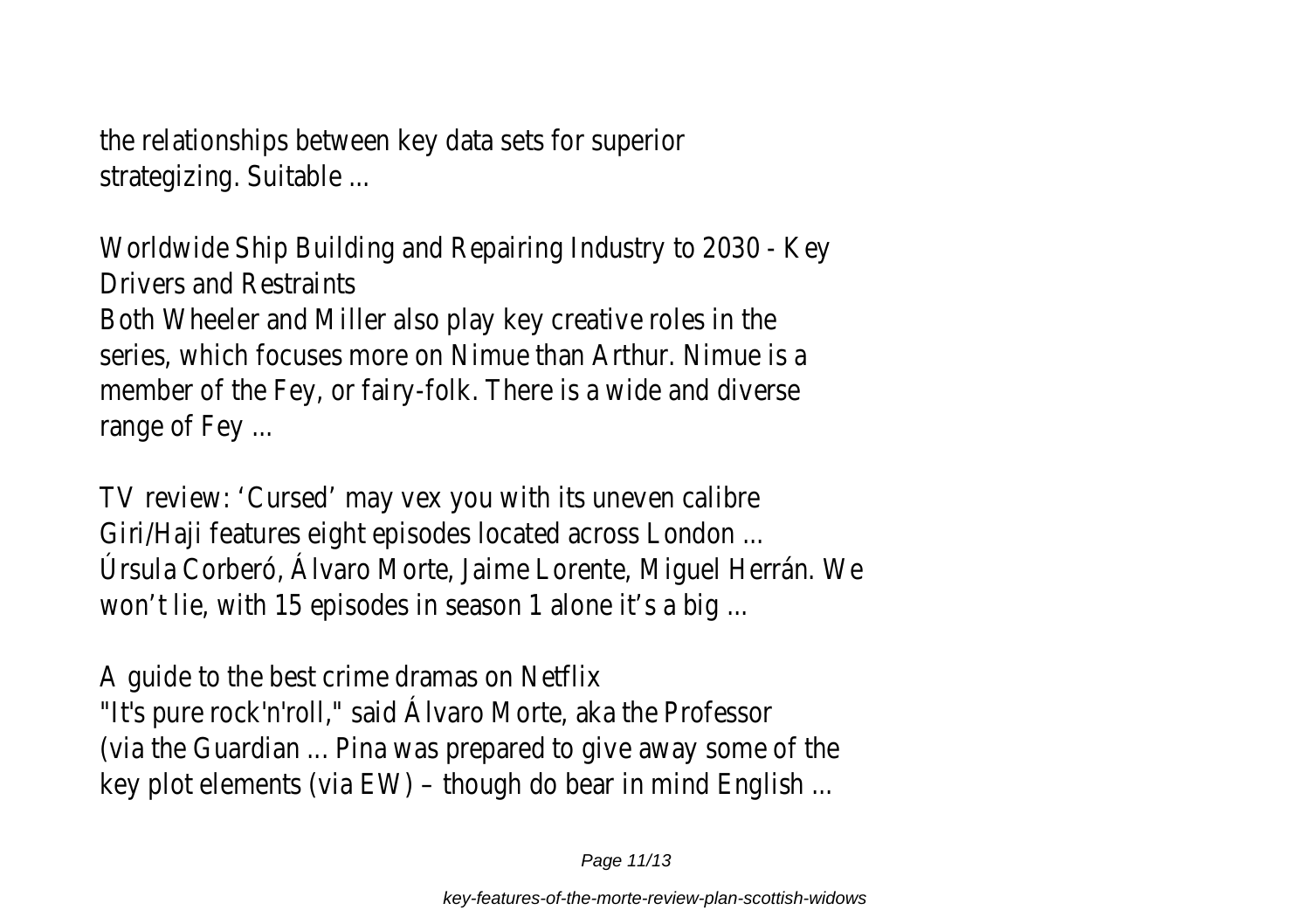Netflix's Money Heist season 5: Release date, cast, plot and everything you need to know

"Lupin", a French reboot set in postcard Paris, has made Omar Sy a global star and fulfilled a long-lost dream for Europeans: the confidence to take on Hollywood. But, in a devilish twist worthy  $\circ$ f  $\circ$ 

A guide to the best crime dramas on Netflix Netflix's Money Heist season 5: Release date, cast, plot and everything you need to know "Lupin", a French reboot set in postcard Paris, has made Omar Sy a global star and fulfilled a long-lost dream for Europeans: the confidence to take on Hollywood. But, in a devilish twist worthy  $\circ$ f  $\circ$ 

## *Worldwide Ship Building and Repairing Industry to 2030 - Key Drivers and Restraints*

*That was exactly the question posed to our teams in early 2020 when Disco Elysium developer ZA/UM approached us to help with the localisation of 2019's*

Page 12/13